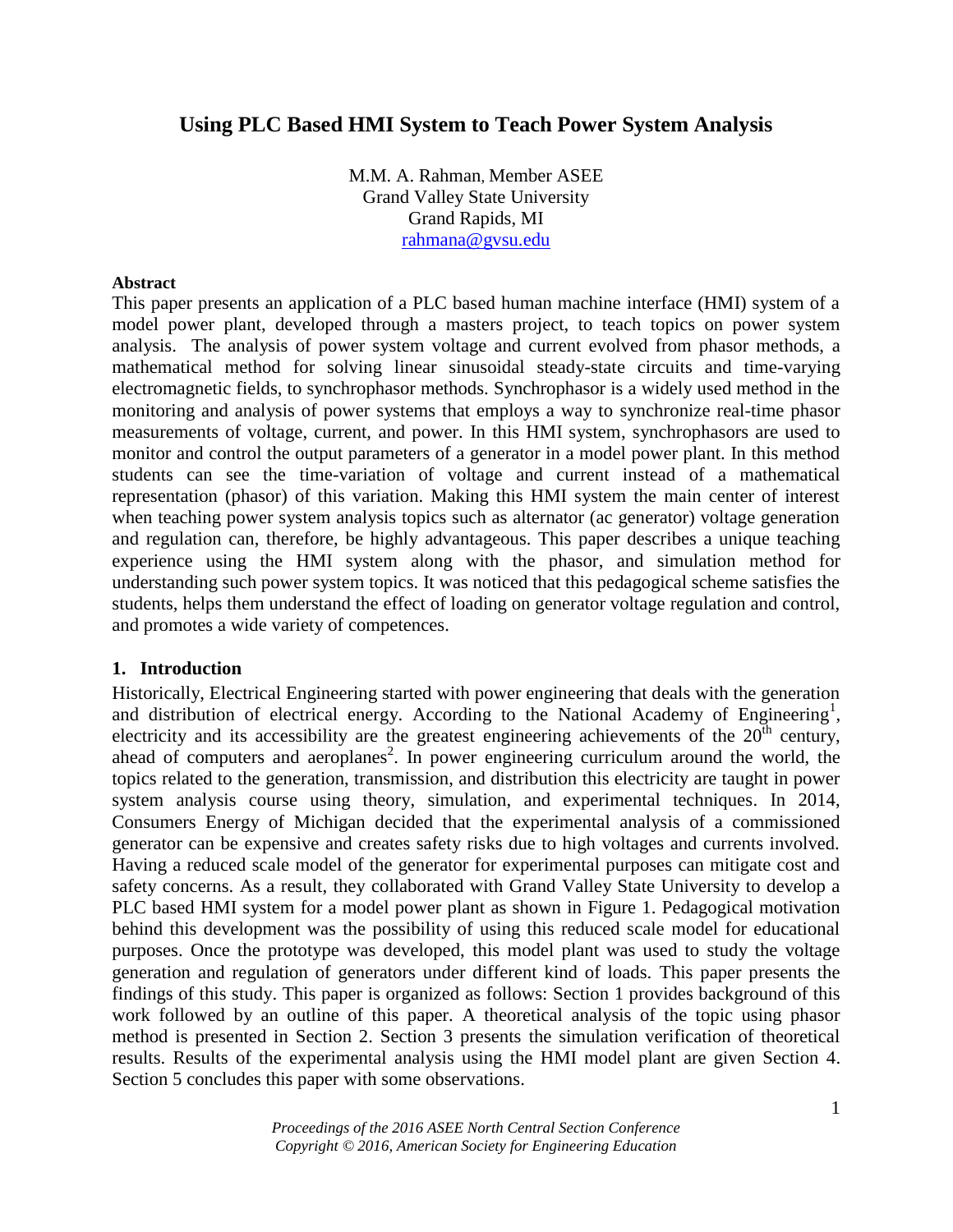

**Figure 1:** Picture of the prototyped model power plant<sup>3</sup>

### **2. Theoretical analysis using phasor method**

Analysis of the induced voltage at the ac generator terminals is available in standard textbooks<sup>4</sup> and an equivalent circuit can be represented as shown in Figure 2 where *E<sup>A</sup>* is induced voltage at the armature, X is synchronous impedance, and  $V_{\phi}$  is the terminal voltage. A mathematical representation of this model is shown in (1). This model can be used to find the terminal voltage when a load is connected to the generator.



**Figure 2:** Single-phase equivalent circuit of a generator<sup>4</sup>.

### 2.1 Resistive load

When a resistive load (unity power factor load) is connected to a generator the induced voltage  $E_A$  remains constant if excitation field current is constant. However, the load current  $I_A$ increases or decreases depending on the load resistance. Increasing current  $I_A$  causes the terminal voltage  $V_{\emptyset}$  to decrease, while decreasing the current causes the terminal voltage to increase. This is shown in the phasor diagram of Figure 3.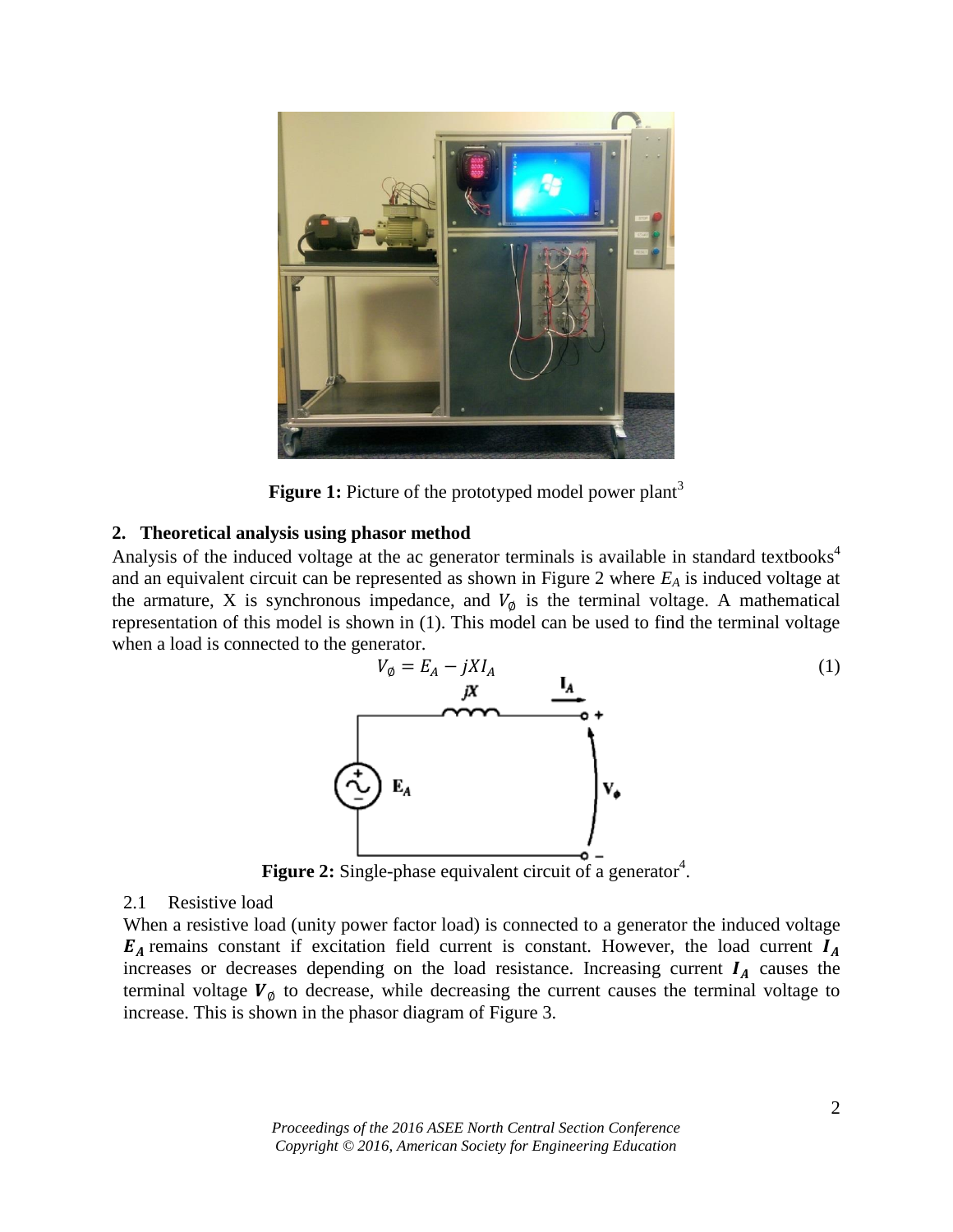

**Figure 3:** Effect of loading with resistive load. The initial condition (left), reducing the load current (center), and increasing load current (right)

#### 2.2 Inductive load

When an inductive load (lagging power factor load) is connected to a generator with the excitation field current constant, increasing current  $I_A$  causes the terminal voltage  $V_{\phi}$  to decrease, while decreasing the current causes the terminal voltage to increase. This is shown in the phasor diagram of Figure 4.



Figure 4: Effect of loading with inductive load. The initial condition (left), reducing the load current (center), and increasing load current (right)

#### 2.3 Capacitive load

When a capacitive load (leading power factor load) is connected to a generator with the excitation field current constant, increasing current  $I_A$  causes the terminal voltage  $V_{\emptyset}$  to increase, while decreasing the current causes the terminal voltage to decrease. This is shown in the phasor diagram of Figure 5.



**Figure 5:** Effect of loading with capacitive load. The initial condition (left), reducing the load current (center), and increasing load current (right)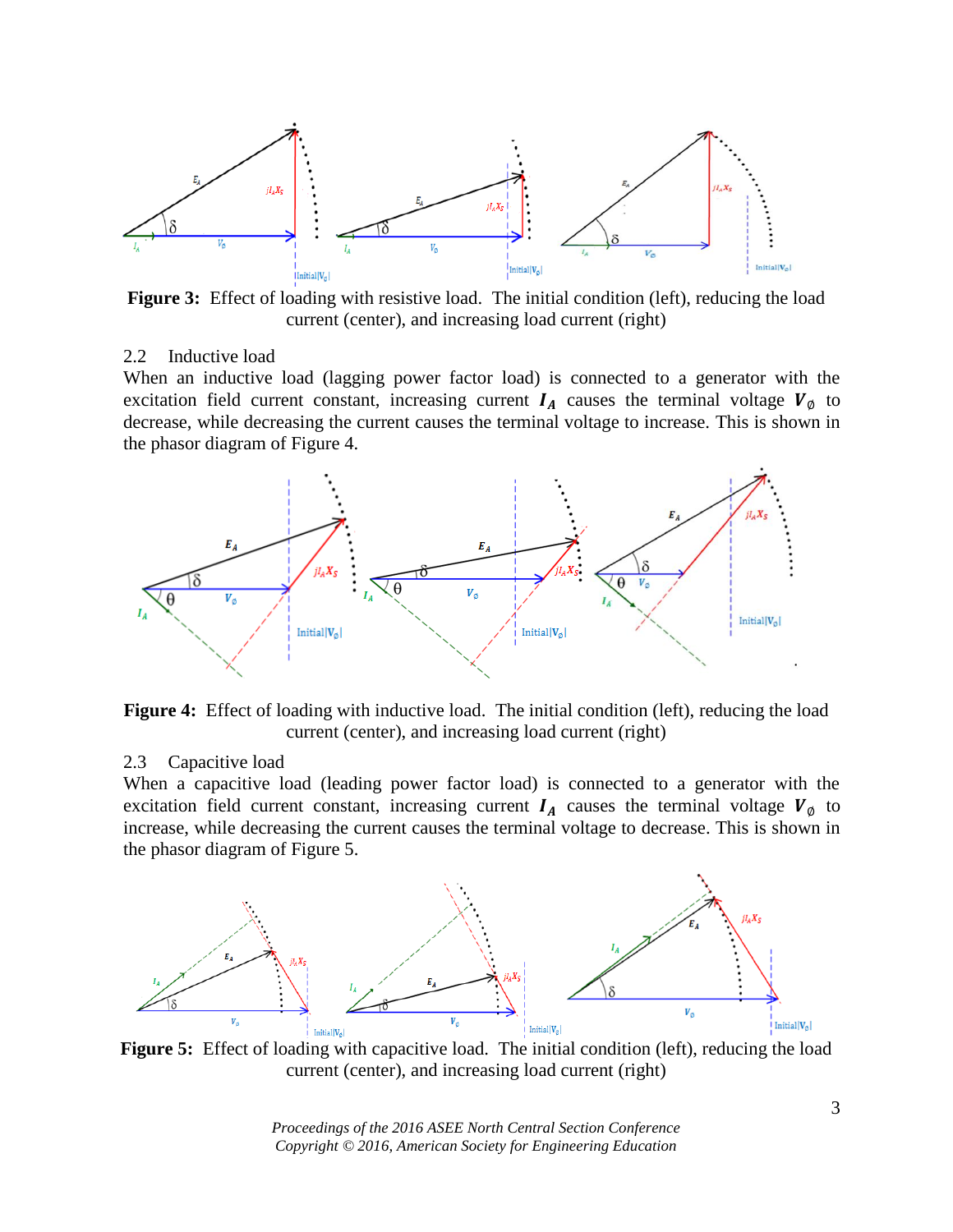## **3. LTspice simulation results**

The theoretical analysis using phasor method presented in Section 2 was verified by using LTspice circuit simulation program. For this purpose the equivalent circuit of Figure 2 with circuit parameter data for a 0.3 kW 60 Hz, 1800 RPM, three-phase salient pole synchronous generator was used. It should be noted that the same generator was used to implement the HMI model plant. A summary of the results is given in Table 1.

| Load added             | <b>Initial terminal voltage</b> | <b>Terminal voltage with new load (V)</b> |
|------------------------|---------------------------------|-------------------------------------------|
|                        |                                 |                                           |
| $R = 1200 \Omega$      | 220                             | 176                                       |
| $L = 3.2 H$            | 220                             | 172                                       |
| $L = 3.2$ H $// 1.6$ H | 220                             | 120                                       |
| $C = 2.2 \mu F$        | 220                             | 290                                       |

**Table 1** LTspice simulation results

### **4. Experimental results using HMI model plant**

The HMI model plant was used to study the effect of loading on generator terminal voltage under similar kind of loads as used in simulation analysis. Additionally, the effect of loading the generator with a combination of lagging, leading, and unity PF load was studied. Students were able to observe the real-time variation of terminal voltage in this study. Some of the scree-shots presented in Figures 6 to Figure 9 show how generator terminal voltage changes when a particular load is switched on or off. Results from this study are also summarized in Table 2.

| Load added             | <b>Initial terminal voltage</b> | <b>Terminal voltage with new load <math>(V)</math></b> |
|------------------------|---------------------------------|--------------------------------------------------------|
| $R = 1200 \Omega$      | 220                             | 175                                                    |
| $L = 3.2 H$            | 220                             | 170                                                    |
| $L = 3.2$ H $// 1.6$ H | 220                             | 110                                                    |
| $C = 2.2 \mu F$        | 220                             | 255                                                    |

**Table 2** Experimental results from HMI model plant



**Figure 6:** Loading with a resistive load of 1200 Ω, voltage decreased from 220 V to 175 V

*Proceedings of the 2016 ASEE North Central Section Conference Copyright © 2016, American Society for Engineering Education*